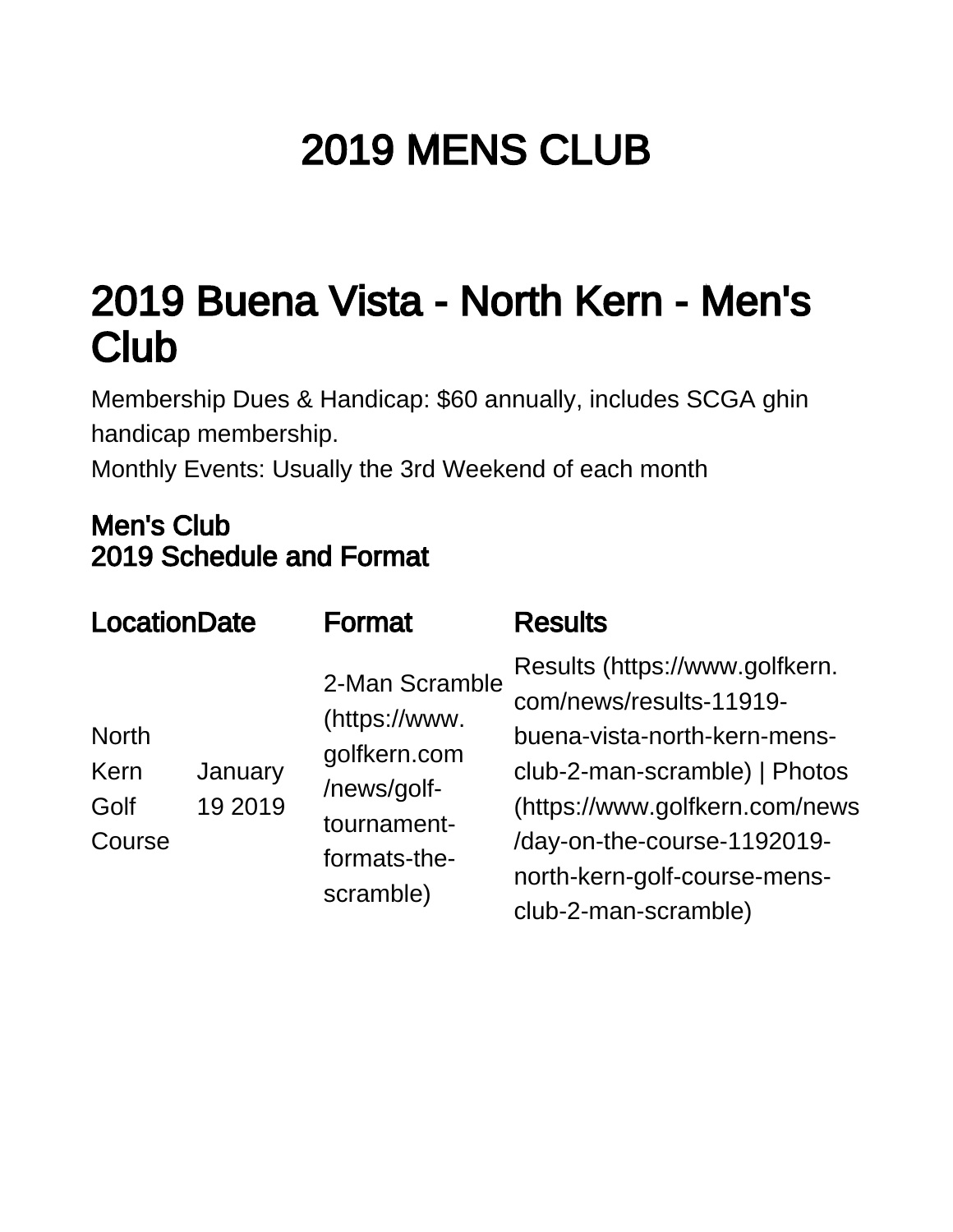| <b>Buena</b><br><b>Vista</b><br>Golf<br><b>Course</b> | <b>February</b><br>16 2019                 | 4 Man Round<br>Robin (<br>https://www.<br>golfkern.com<br>/news/golf-<br>tournament-<br>formats-4-man-<br>round-robin-<br>orange-ball-<br>without-the-<br>orange-ball) | Results (https://www.golfkern.<br>com/news/results-21619-<br>buena-vista-north-kern-mens-<br>club-4-man-round-robin)                                                                                                                                                            |
|-------------------------------------------------------|--------------------------------------------|------------------------------------------------------------------------------------------------------------------------------------------------------------------------|---------------------------------------------------------------------------------------------------------------------------------------------------------------------------------------------------------------------------------------------------------------------------------|
| <b>North</b><br>Kern<br>Golf<br>Course                | March 16<br>2019                           | <b>Par Point</b><br>Individual (<br>https://www.<br>golfkern.com<br>/news/golf-<br>tournament-<br>formats-par-point                                                    | Results (https://www.golfkern.<br>com/news/results-31619-<br>buena-vista-north-kern-mens-<br>club-par-point-invitational)  <br>Photos (https://www.golfkern.<br>com/news/day-on-the-course-<br>3162019-buena-vista-north-<br>kern-mens-club-par-point-<br>invitational-tourney) |
| <b>Buena</b><br>Vista<br>Golf<br><b>Course</b>        | <b>April 20</b><br>2019*<br><b>Changed</b> | <b>Invitational</b><br><b>Two Man Best</b><br><b>Ball</b>                                                                                                              |                                                                                                                                                                                                                                                                                 |
| <b>North</b><br>Kern<br>Golf<br>Course                | May 18<br>2019                             | 4-Man Shamble                                                                                                                                                          |                                                                                                                                                                                                                                                                                 |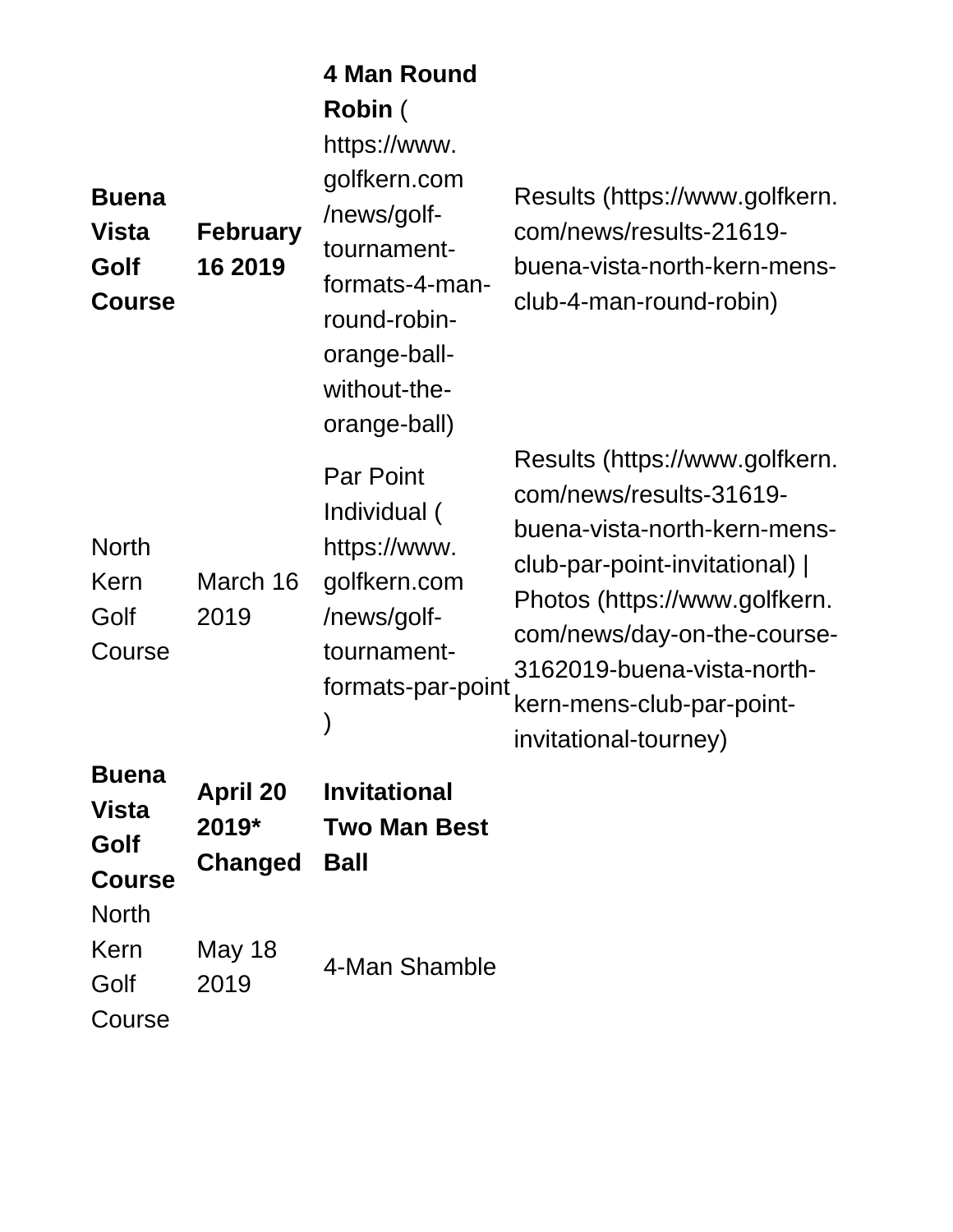| <b>Buena</b>                             |                |                                |  |  |
|------------------------------------------|----------------|--------------------------------|--|--|
| Vista                                    | <b>June 22</b> | <b>Men's Club</b>              |  |  |
| Golf                                     | 2019           | Championship                   |  |  |
| <b>Course</b>                            |                |                                |  |  |
| <b>North</b>                             |                | Red, White and                 |  |  |
| Kern                                     | July 20        | Blue - 2 Man                   |  |  |
| Golf                                     | 2019           | <b>Best Ball</b>               |  |  |
| Course                                   |                |                                |  |  |
| <b>Buena</b>                             |                |                                |  |  |
| Vista                                    |                | <b>August 17 Summer Stroke</b> |  |  |
| Golf                                     | 2019           | <b>Play</b>                    |  |  |
| <b>Course</b>                            |                |                                |  |  |
| <b>North</b>                             |                |                                |  |  |
| Kern                                     | September      | <b>Flag Tournament</b>         |  |  |
| Golf                                     | 21 2019        |                                |  |  |
| Course                                   |                |                                |  |  |
| <b>Buena</b>                             |                |                                |  |  |
| Vista                                    | October        | 4 Man Florida                  |  |  |
| Golf                                     | 19 2019        | <b>Scramble</b>                |  |  |
| <b>Course</b>                            |                |                                |  |  |
| North                                    |                |                                |  |  |
| Kern                                     |                | November 4 Man Scramble        |  |  |
| Golf                                     | 16 2019        | Invitational                   |  |  |
| Course                                   |                |                                |  |  |
| <b>Buena</b>                             |                |                                |  |  |
| Vista                                    |                | <b>December Winter Stroke</b>  |  |  |
| Golf                                     | 14 2019        | <b>Play</b>                    |  |  |
| <b>Course</b>                            |                |                                |  |  |
| View 2018 Men's Club Calendar (https://\ |                |                                |  |  |

www.golfbv.com/2018-mens[club\)](https://www.golfbv.com/2018-mens-club) - [View 2017 Men's Club Calendar \(https://www.golfbv.com/2017](https://www.golfbv.com/2017-mens-club) [mens-club\)](https://www.golfbv.com/2017-mens-club)